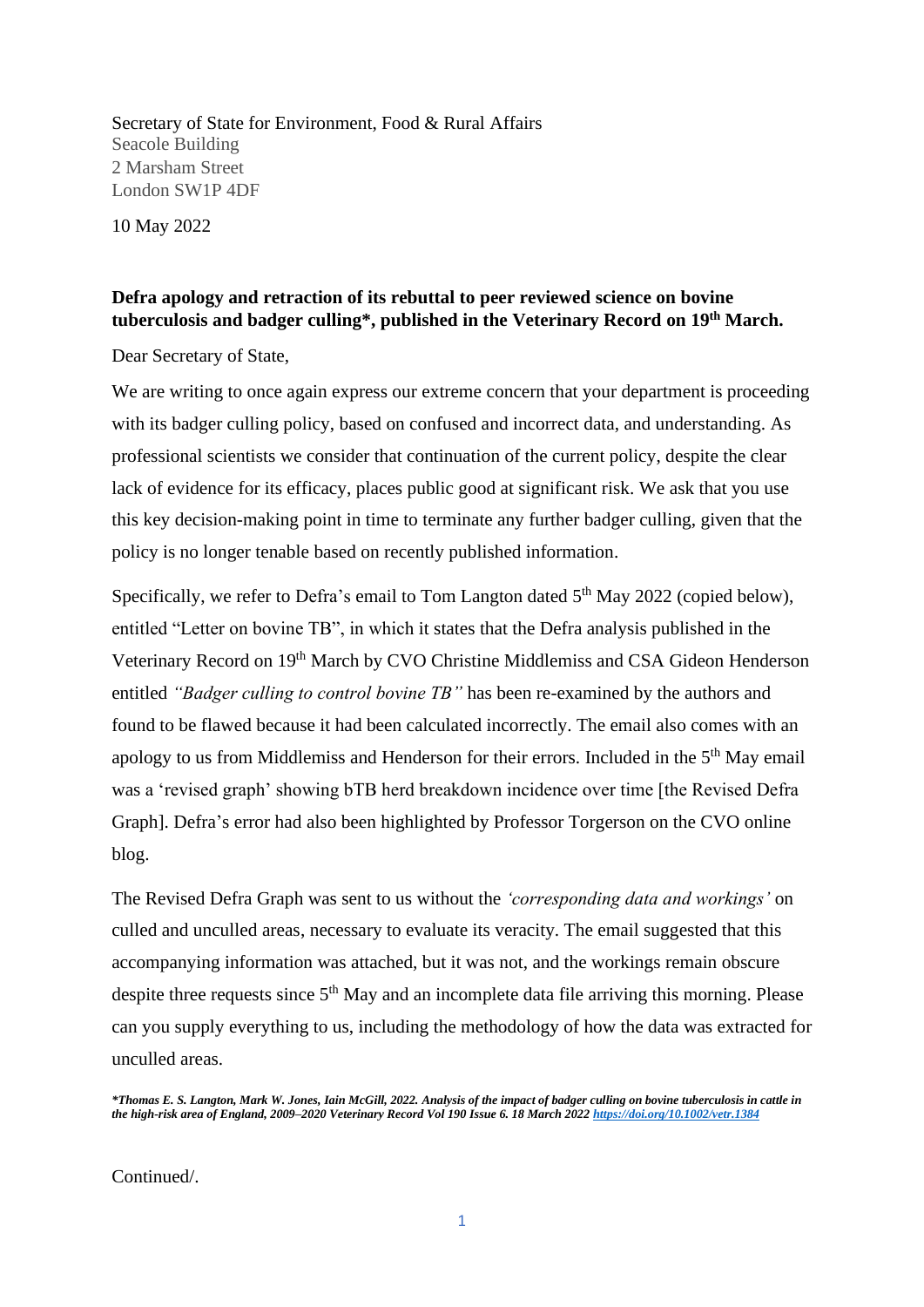Whilst the Revised Defra Graph remains to be validated, it shows overlap (of what one might assume are 95% confidence intervals) between culled and unculled areas in some years, suggesting no significant effect of culling on herd incidence of bovine TB. We understand that you have acknowledged the errors previously published in the Veterinary Record, and presumably have also sent the Revised Defra Graph to the journal with an accompanying explanation, for publishing.

The flawed Middlemiss and Henderson analysis, which was neither transparent nor peerreviewed, and was (unusually) published on 19<sup>th</sup> March in the same edition of the Veterinary Record as our paper, formed the basis for Defra's extreme and public criticism of our analysis. Moreover, the online statement by the Defra Press Office, also issued on the day our paper was published, accused us of manipulating data and reaching the wrong conclusions to fit a clear campaign agenda. It further stated that it was therefore disappointing to see our paper published in a scientific journal, which we consider defamatory to an extent that we are seeking legal advice. In addition, the reputation of the Veterinary Record and its peer review process, has been seriously, and as it turns out unjustifiably damaged.

## **Impact on badger culling policy**

In Defra's 5<sup>th</sup> May email, it states that *"we believe this does not change the overall argument in the letter signed by Profs Henderson and Middlemiss".* However, we now know that Defra's criticisms were based on incorrect calculations by Defra scientists. It is not clear whether these errors were wilfully designed to distract from and undermine the results and conclusions of our analysis, because our findings do not fit with the Defra policy to cull badgers in England.

However, in the Revised Defra Graph, the apparent lack of significant difference between culled and unculled areas continues to bring Defra's claims that badger culling is 'working' into question. Equally the original Defra claim in the Veterinary Record on 19<sup>th</sup> March, that our method *'masks the effect of culling by incorrectly grouping data'* has already been responded to (Veterinary Record 2/9 April) but there has been no clarification from Defra of its position. Defra's arguments were unconvincing and are contradicted by Middlemiss and Henderson's two graphs, which show a drop in incidence in the first two years in cull areas which, they argue, cannot be attributable to culling.

Continued/.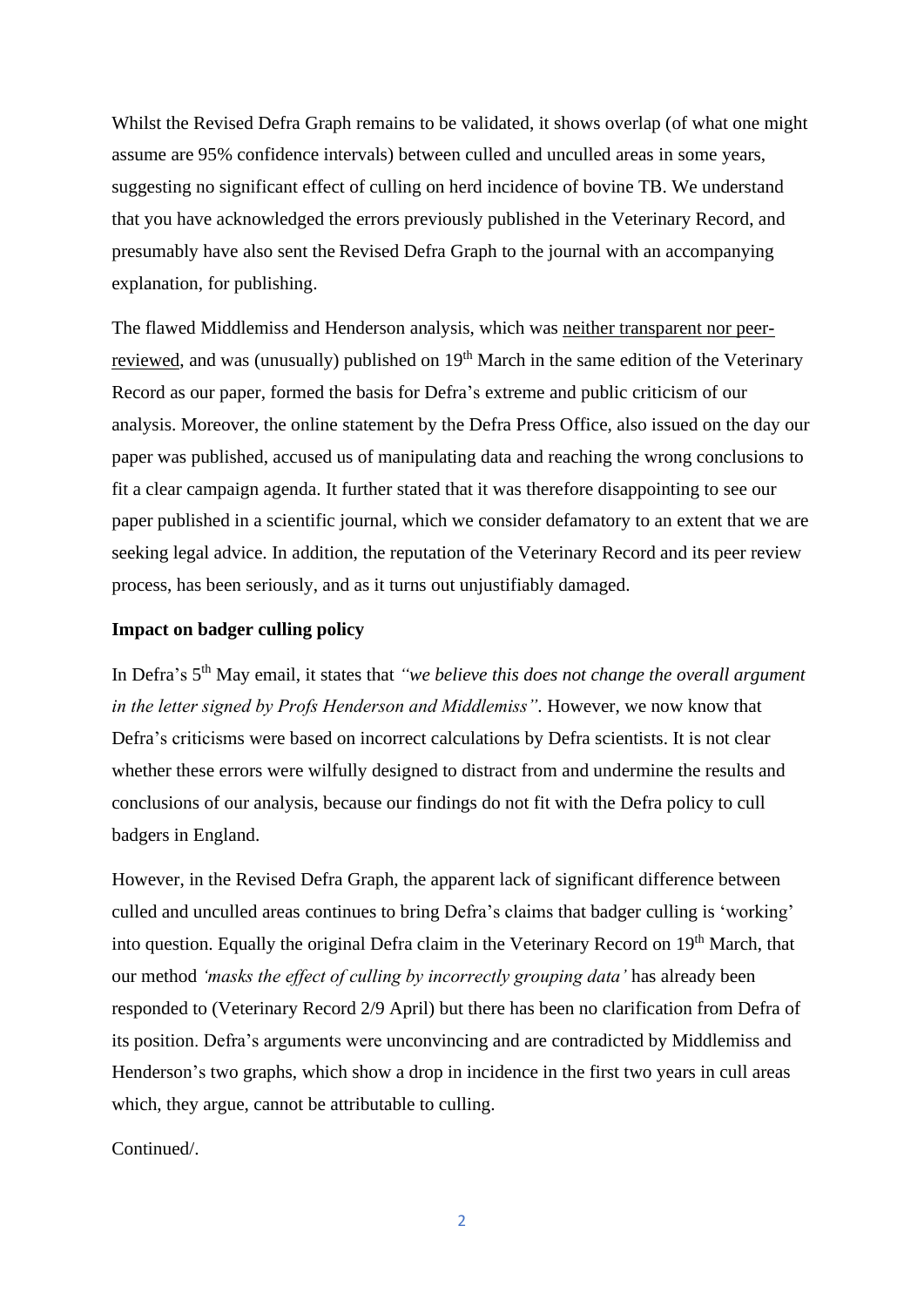Our research showed a more robust treatment of unculled areas, in which similar declines are logically attributable to cattle measures.

## **Requested actions**

- 1. In the first instance that Defra immediately and publicly, and with equal prominence to the original criticism, apologises for and takes steps to prominently retract the content of the Middlemiss and Henderson 19th March letter in the Veterinary Record.
- 2. As above, that Defra immediately places an immediate and public correction on the Chief Veterinary Officer's blog.
- 3. That Defra issues a public apology for, and retraction of Defra's press statement, issued on the day of publication of our paper, and a correction sent to all journalists and independent parties briefed in this manner. We would be prepared for our representatives to agree with you the manner and terms in which this would be achieved
- 4. We ask you to refer this matter with due promptness to the Council for Science Editors, Defra Science Advisory Council, and the EFRA committee and that you seek to open a dialogue with us to turn this into a productive conversation.
- 5. Finally, we also reiterate our call for Defra to immediately suspend the badger culling guidance to Natural England, and to cease the licencing of further badger culls, pending further review of its badger culling policy based on the findings of our paper and Defra's own corrected analysis.

We thank you in anticipation of a prompt and appropriate response.

Sincerely, *Tom Langton, Mark Jones, Iain McGill*

cc. Chief Veterinary Officer, Christine Middlemiss Chief Scientific Adviser, Gideon Henderson Suzanne Jarvis, editor in chief, Veterinary Record Richard Buxton Solicitors [newsdesk@defra.gov.uk](mailto:newsdesk@defra.gov.uk) Tony Juniper, Natural England Professor Paul Torgerson, Vetsuisse Faculty, UZH

## **Tom Langton, Triton House, Bramfield, Halesworth, SUFFOLK, UK - IP19 9AE. [tl@langtonuk.co.uk](mailto:tl@langtonuk.co.uk)**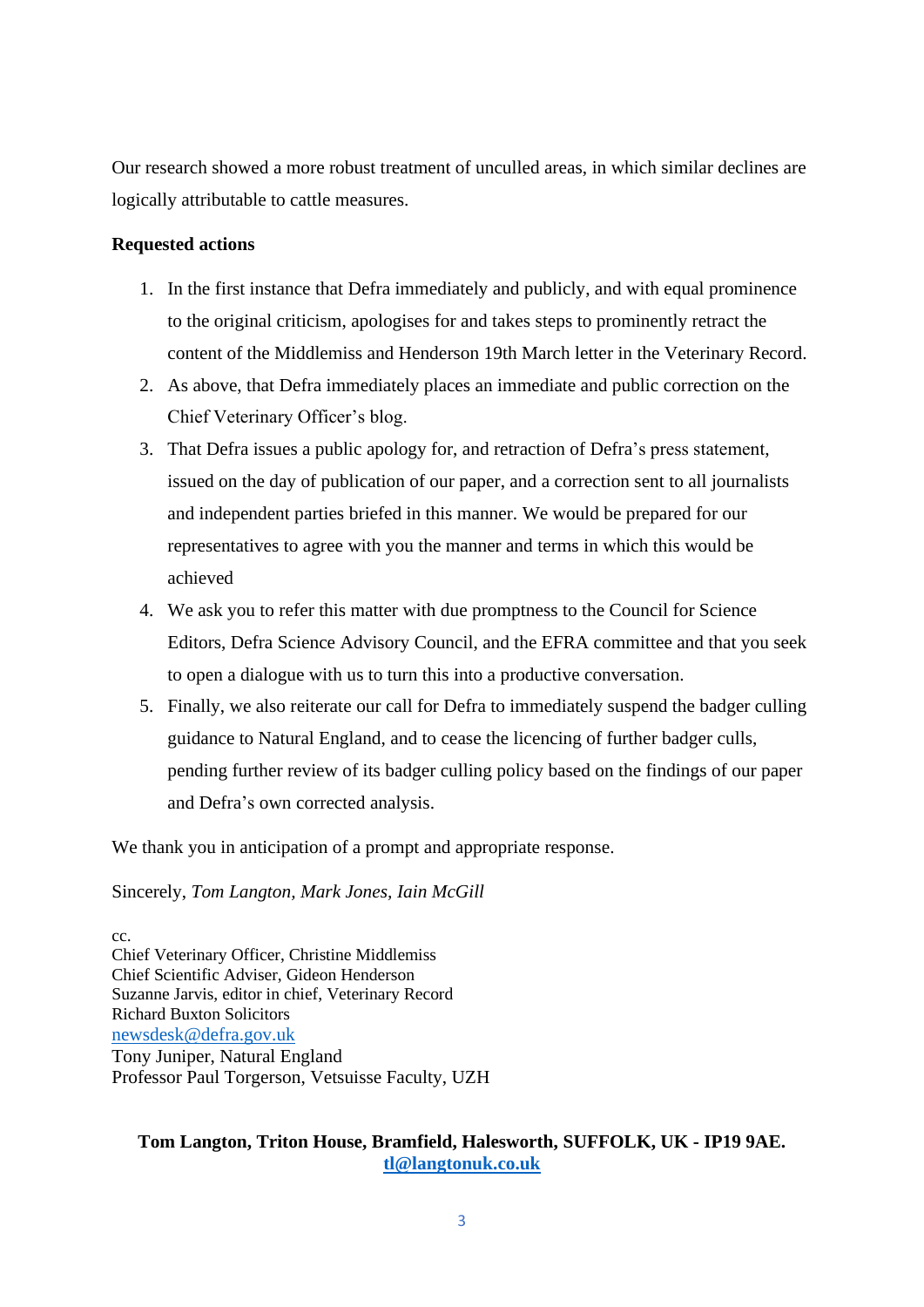**From:** SM-Defra-BTBengage (FFG) <bTBengage@defra.gov.uk> **Sent:** 05 May 2022 09:50 **To:** Tom Langton <TL@langtonuk.co.uk> **Subject:** Letter on bovine TB

Dear Mr. Langton

Following your recent correspondence about how incidence in unculled area was calculated we have re-examined our analyses and discovered an error we wish to bring to your attention.

The incidence in the area unculled throughout the period was calculated incorrectly.

The incidence in cull areas is unchanged.

We attach a corrected graph, with the corresponding data and workings as previously requested.



We apologise for this error but we believe this does not change the overall argument in the letter signed by Profs Henderson and Middlemiss.

We have informed the Vet Record of this error.

Finally regarding your query on area 34 we can confirm that area 34 was excluded (not area 33 as stated in a previous email to you.) This will also be evident from the